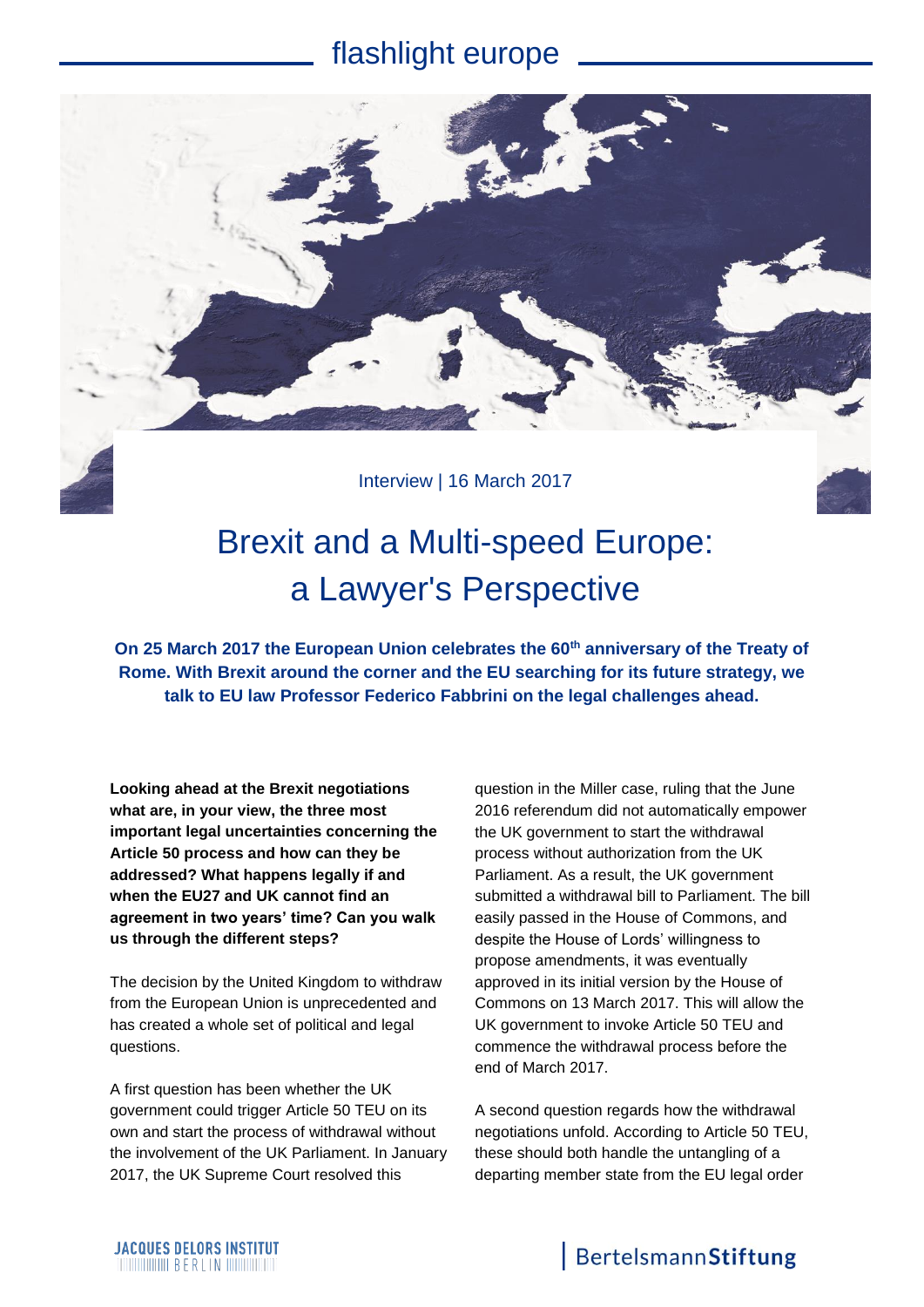and define the new relationship between that country and the EU post-withdrawal. Article 50 TEU sets a two-year timeframe to agree on the terms of both the divorce and the new relationship, after which the exiting member state is simply out of the  $EU$  – the so-called cliff-edge. The European Council can extend the deadline, but this requires unanimous consent by the remaining 27 member states. Negotiations on liabilities are going to be contentious, and the EU has never concluded a comprehensive trade pact in just two years. So it is highly uncertain if the UK and the EU can manage to agree on a complete withdrawal deal and define the new relationship after the divorce within the given timeframe.

A third question arises, finally. Even if the UK and the EU are able to conclude a withdrawal agreement which covers both past and future relations, several uncertainties surround the process of ratification of this accord. On the basis of the EU Treaties, the European Parliament must ratify the agreement and the UK government has committed to submit the deal to an "up-or-down" vote before the UK Parliament. If either of these parliaments vetoes the agreement, the UK government and the EU institutions may be forced back to the drawing board, or leave with no deal. Some have suggested that to prevent this from happening the UK government may go for snap elections so as to buttress its parliamentary majority. Others have suggested that if the deal is vetoed before the end of the two-year deadline the UK government may even withdraw its Article 50 TEU notice, effectively reversing the outcome of the June 2016 referendum. This might remain a hypothetical option though: legally, the UK Supreme Court has mentioned in passing but without elaborating further that once Article 50 has been invoked it cannot be revoked, and politically this scenario seems unlikely.

#### **Uncertainties around Brexit and Article 50**

- 1. Role of UK Parliament vis-à-vis UK government in triggering Article 50
- 2. Feasibility of two-year negotiation time and contours of a "cliff-edge" separation
- 3. Ratification of divorce settlement and role of European and British parliaments

**EU chief Brexit negotiator Michel Barnier has stated that UK will have to pay a "Brexit bill" of up to €60 billion before it can leave the EU. The British side contends that it is under no obligation to do so. From a legal perspective, who is right and why? What are the implications for the new EU budget?**

The issue is highly contentious and both parties have a plausible legal claim to make. On the one hand, the UK will claim that after withdrawal it will no longer be subject to EU obligations – and specifically to the obligations to pay into the EU budget. According to Article 50(3) TEU, the EU treaties cease to apply to a withdrawing member state. Because the obligation to contribute to the EU budget derives from the EU treaties themselves, after a member state withdraws from the EU it will be relieved of its duty to pay its share: this position has been explicitly endorsed by the House of Lords in a report published in early March 2017.

On the other hand, the EU also has a plausible claim. Article 70 of the Vienna Convention on the Law of Treaties – an international agreement which is regarded as codifying principles of customary international law binding on all civilized nations – indicates that withdrawal from a treaty does not affect any right, obligation or legal situation created through the execution of the treaties prior to withdrawal. According to this position, therefore, Brexit does not alter the commitments that the UK made prior to withdrawal, including that of paying contributions into the 2014-2020 EU multi-annual financial framework.

If the matter went to litigation it may not be easy to obtain a judicial settlement. The EU could sue the UK before the European Court of Justice, but the UK may claim that after withdrawal it is no longer subject to the ECJ's jurisdiction. At the same time, the International Court of Justice only hears cases between states, so the EU could not be technically summoned before it. In the end, as is often the case in international negotiations, power as much as law will determine which side of the argument prevails, and the "Brexit bill" may be settled on diplomatic grounds.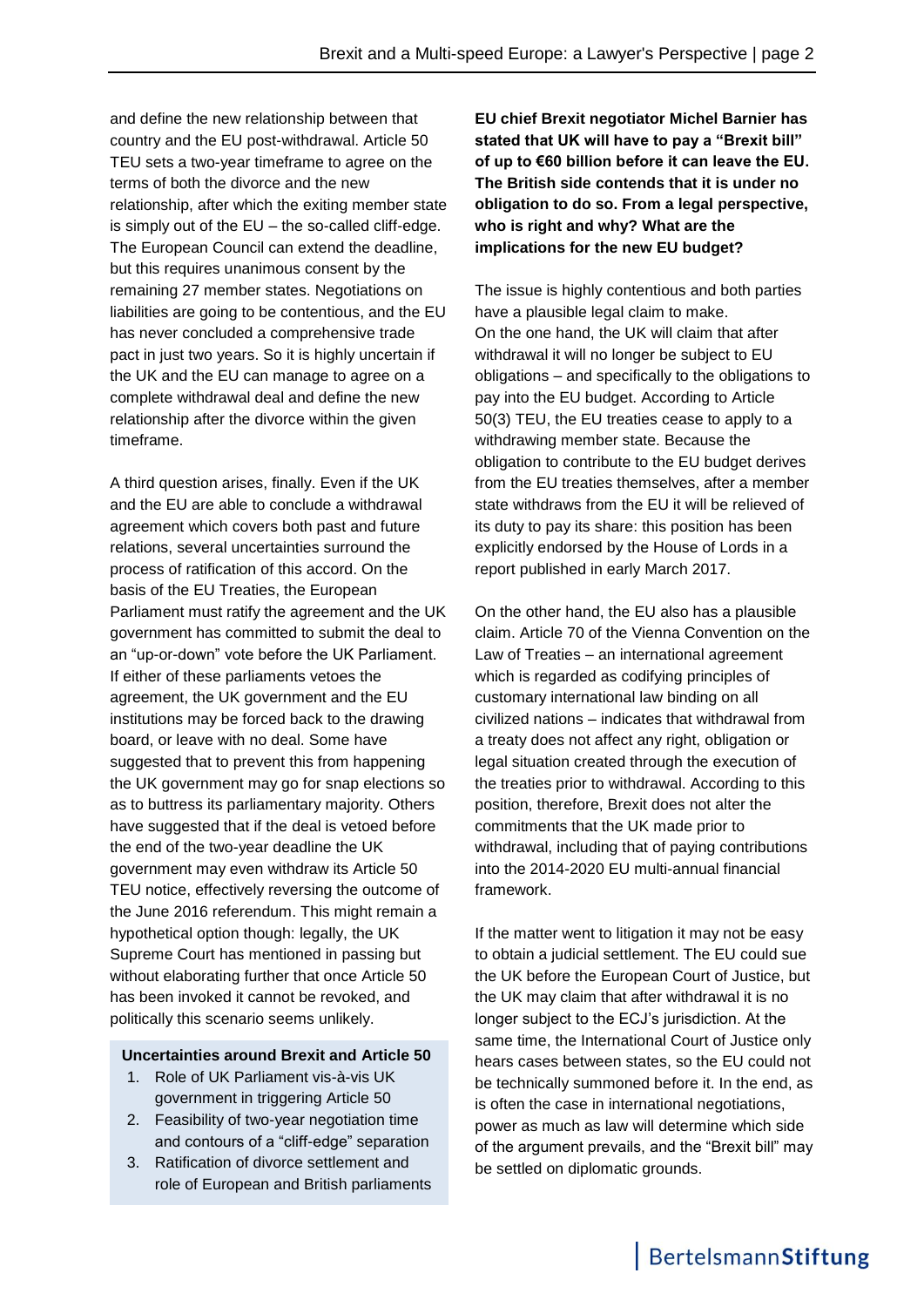Irrespective of the final Brexit bill, the UK's departure has broader consequences for the EU budget. Even with the rebate it has enjoyed since the Thatcher era, the UK is the fourth net financial contributor to the EU. After withdrawal, the EU institutions and the remaining member states will need to decide how to address the resulting fiscal shortfall, and either cut spending or raise new revenues. Since neither of these options is likely (cutting spending would be opposed by member states which are net beneficiaries of the EU budget, while raising new resources would be opposed by those which are net contributors) this may compel the EU-27 to consider seriously the **proposals** recently articulated by the High Level Group on Own Resources chaired by Mario Monti, including introducing forms of new EU taxes.

#### **Brexit may also present a window of opportunity. Do you see any potential legal upsides for the single market after Brexit? Do you expect any progress with previously contentious issues?**

Yes, I am convinced Brexit represents an excellent window of opportunity for the EU – but not in the area of the internal market. In fact, the UK has traditionally been one of the EU member states pushing for more deepening of the internal market in goods and services, often against the protectionist preferences of many continental European countries. So, the withdrawal of the UK may in fact weaken pressures in favour of further internal market integration. Yet Brexit may also create more room for the EU to move integration forward – both in other substantive policy areas, and as far as the EU's institutional architecture is concerned.

From a substantive point of view, the UK's departure will facilitate efforts at enhancing EU common foreign and security policy – a development the UK traditionally opposed as a duplication of NATO. It may increase possibilities for the EU to move forward in creating a genuine area of freedom, security and justice, including a better management of external borders – a realm where the UK, despite its advanced counterterrorism capacities, was not entirely willing to cooperate. And it will open up space for further

integration in Economic and Monetary Union: while there are another eight EU countries besides the UK that do not currently use the euro as their currency, the UK was an obstacle to further developments in Eurozone governance. This was demonstrated by UK resistance to specific measures devised in response to the euro-crisis, such as adopting the Fiscal Compact or using EU money to support countries in fiscal distress through the European Financial Stability Mechanism.

From an institutional point of view, the UK's departure will provide an opportunity to tackle the legitimacy deficit of the EU. Brexit will require changes to the EU treaties, as well as to important EU laws that allocate seats in the European Parliament and regulate the financing of the EU budget. Given the constitutional nature of these changes, EU institutions and the remaining member states will mostly likely have to embark on high-level political negotiations and strike a grand bargain. Within this framework, bold institutional proposals such as the one recently brought forward by the European Parliament on [fiscal capacity and EU governance](http://www.europarl.europa.eu/thinktank/en/document.html?reference=EPRS_IDA(2016)589774) could be considered could be considered as part of a package deal of reforms aimed at improving the EU's effectiveness and legitimacy.

**A multi-speed Europe, where some countries move ahead with new common projects while others stay behind, seems to be gaining support among some EU member states. If this becomes the EU's official strategy, what will this mean for the common legal order? What would be the legal relationship between the new 'Ins' and the new 'Outs'?**

A multi-speed Europe is nothing new. In legal terms, it has existed for 25 years. Since the Maastricht Treaty of 1992, EU treaties have allowed for opt-outs exempting some member states from participating in some EU projects. And since the Amsterdam Treaty of 1997 EU treaties have created the enhanced cooperation procedure, allowing member states that are willing to move forward to do so within the EU legal order. As a result, Europe has developed in variable geometry: two countries (the UK and Denmark) have a derogation from adopting the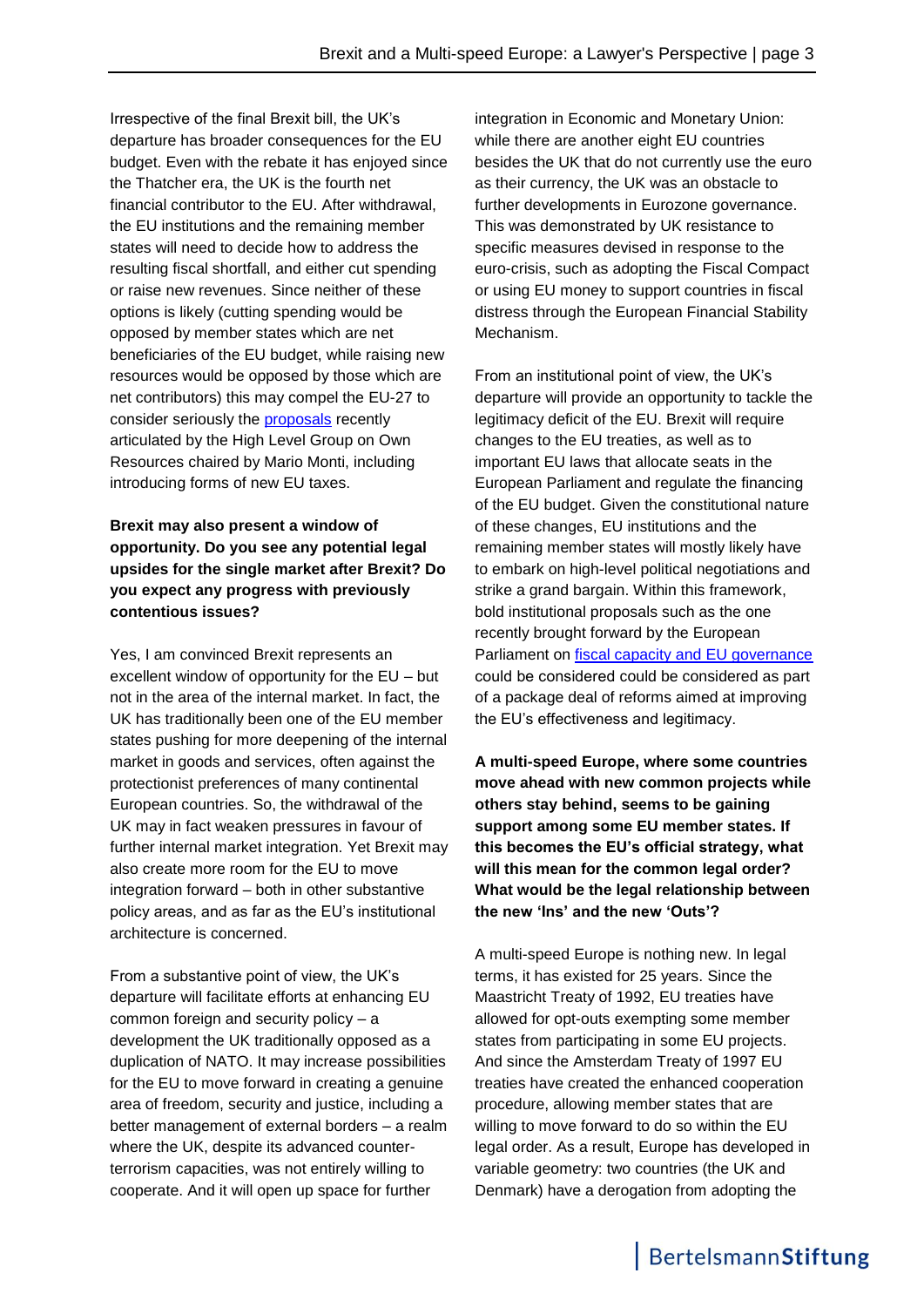common currency; two (the UK and Ireland) have an opt-out from the Schengen free-movement zone; and three (the UK, Poland, and the Czech Republic) have obtained a protocol that seeks to exempt them from applying the EU Charter of Fundamental Rights. In addition, 25 EU member states have concluded outside the EU the Fiscal Compact; 25 countries have also embarked on the process of enhanced cooperation to set up a Unitary Patent Court; and ten Eurozone members are now discussing the introduction of a financial transaction tax.

Rather than a multi-speed Europe, what we have been increasingly witnessing during the last few years is a multi-directional Europe. Multi-speed Europe is based on the idea that all member states proceed in the same direction, toward "ever closer union", albeit at different speeds. The reality is that member states are not moving in the same direction: The UK has decided to secede, the possibility that Greece may leave the Eurozone has clouded responses to the eurocrisis, and several countries of Central and Eastern Europe are blatantly flouting core EU principles such as respect for democracy, the rule of law and the protection of human rights, including those of migrants entering the EU. EU member states, in other words, do not share the same vision on the future destination of the European integration project.

In February 2016, to prevent UK withdrawal, the European Council agreed upon a special settlement for the UK within the EU. That international agreement acknowledged the reality of a multi-directional Europe, by exempting the UK from participating in "ever closer union". Yet, the deal was UK-specific, and following the decision of the British voters to leave the EU, it has lost any legal value. However, the EU should address more forcefully the perils of disintegration, and re-think the ways of staying together. Following Brexit, what is required is a new constitutional framework that reframes the links between the EU member states that want to move towards Political Union with those which merely wish to be part of a common market.

**In a future multi-speed Europe, do we need additional or different institutions to ensure democratic control if only some EU members decide to move forward? How would you interpret this development in the context of the 60th anniversary of the Treaty of Rome?** 

The celebrations of the 60th anniversary of the Treaty of Rome represent the perfect context in which the disintegrative pressures currently pulling the EU apart should be addressed. The EU has served Europeans well over the past decades, but its current set-up is unable to weather ongoing and forthcoming challenges. Clearly, there is a group of member states, mostly in Western Europe, which are willing to move forward with the project of integration, sharing sovereignty in more and more areas – from migration to fiscal policy, from internal security to external defence. However, besides the UK, there is also a sizable group of member states that does not share these political ambitions and would rather revert the EU to a simple free trade zone, focused solely on the internal market and a few other functional policies. The recent Commission white paper, with its lack of a single vision, simply reflects this reality.

Heads of state and government meeting in Rome on 25 March 2017 must re-think the architecture of the EU, creating a framework in which countries with different priorities can coexist. Member states which share a common currency and a common external border need to move in the direction of a federal union, in which the joint mechanisms of decision-making are enhanced and new capacities for action are established. In particular, the Eurozone should be endowed with a proper budget, financed by real own resources, and managed by a new executive authority, legitimated via an adequate democratic process. Meanwhile, member states which do not share this vision, and do not plan to move in this direction, should re-organize around the common market, making this the bulk of their inter-state cooperation. Certainly, the project of deeper integration should remain open to those countries which do not want to be part of it, now or forever. However, if the EU wants to